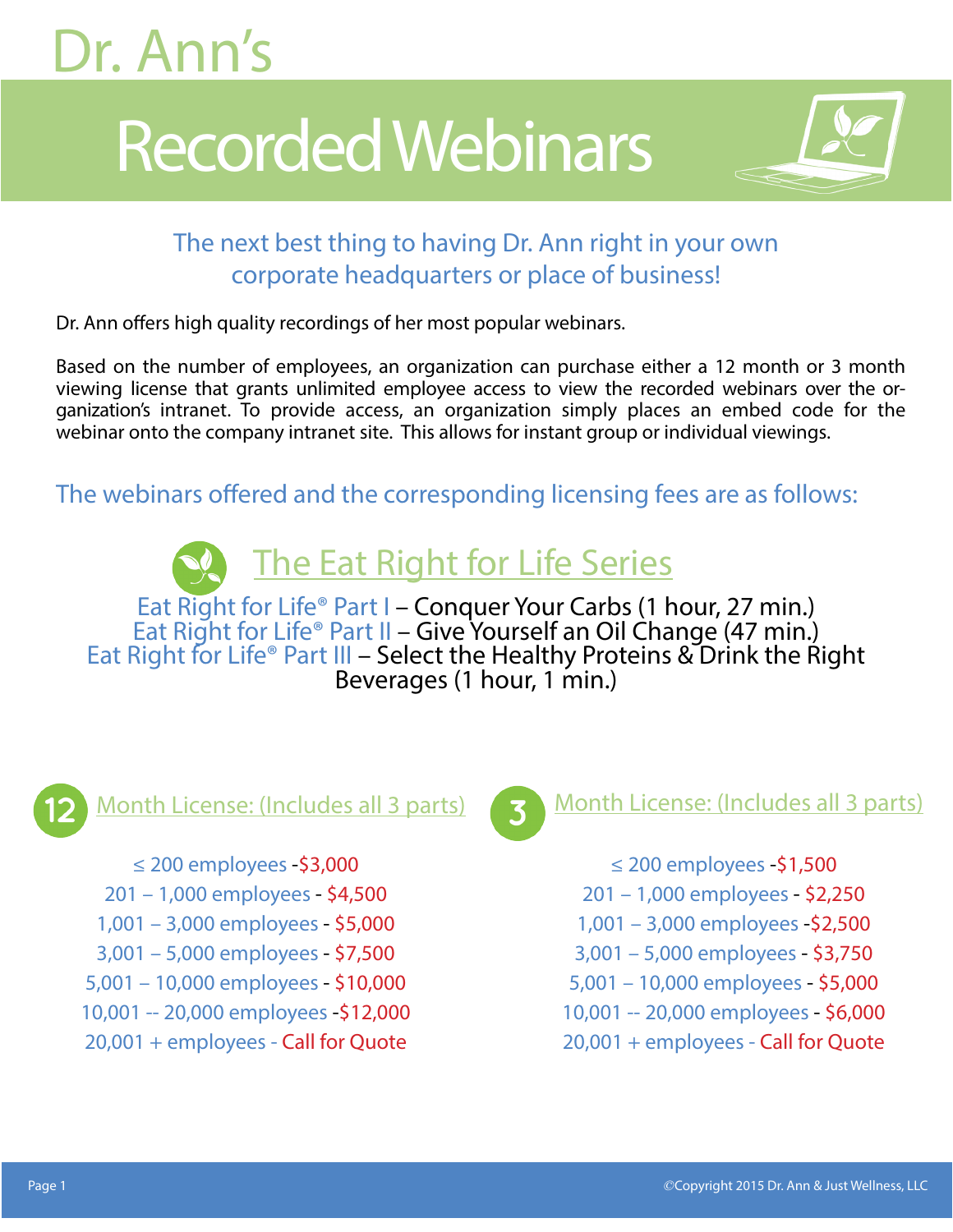# Dr. Ann's

# Recorded Webinars



The next best thing to having Dr. Ann right in your own corporate headquarters or place of business!



Being Good to Your Heart (1 hour, 9 min.) Boost Your Energy and Fight Fatigue (1 hour, 11 min.) Just Say Whoa! to Cancer (1 hour) Rein in Your Appetite (56 min.) Take Charge of Your Metabolic Health (1 hour, 23 min.) Weigh Less for Life, Part I (1 hour, 22 min.) Weigh Less for Life, Part II (1 hour, 25 min.) The Happiness Diet, Part I (1 hour, 23 min.) The Happiness Diet, Part II (51 min.)



≤ 200 employees - \$ 1,500 201 – 1,000 employees - \$2,250 1,001 – 3,000 employees - \$2,500 3,001 – 5,000 employees - \$3,750 5,001 – 10,000 employees - \$5,000 10,001 - 20,000 employees - \$6,000 20,001 + employees - Call for Quote

### Month License: (per single webinar) **Month License: (per single webinar)**

≤ 200 employees - \$750 201 – 1,000 employees - \$1,125 1,001 – 3,000 employees -\$1,250 3,001 – 5,000 employees - \$1,875 5,001 – 10,000 employees - \$2,500 10,001 - 20,000 employees -\$3,000 20,001 + employees - Call for Quote

## Details on Next Page